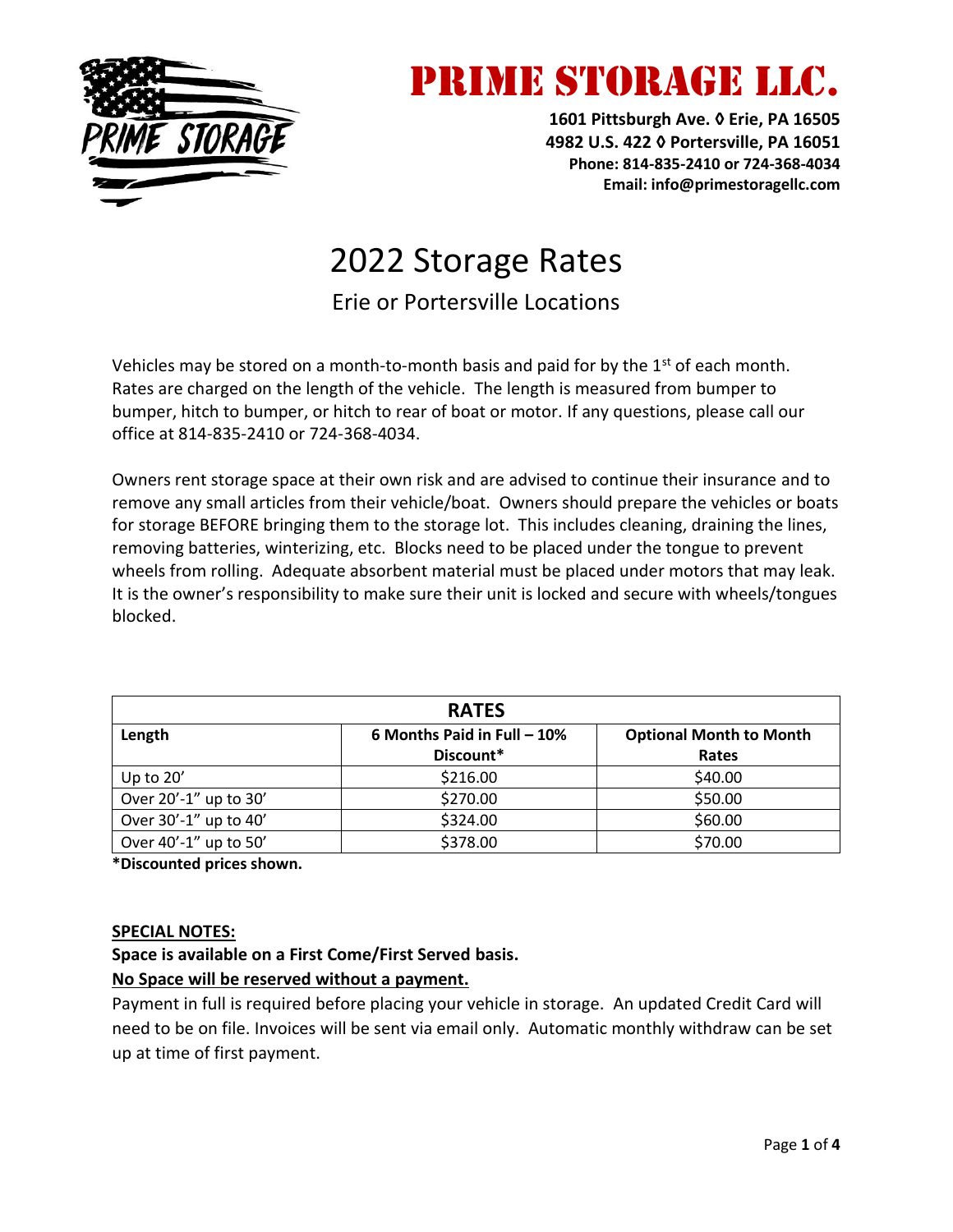

# **ME STORAGE L**

**1601 Pittsburgh Ave. ◊ Erie, PA 16505 4982 U.S. 422 ◊ Portersville, PA 16051 Phone: 814-835-2410 or 724-368-4034 Email: info@primestoragellc.com**

| I. The Parties. This agreement dated on                              |                                                   |  |  |  |  |  |  |
|----------------------------------------------------------------------|---------------------------------------------------|--|--|--|--|--|--|
| and between                                                          | with a phone number of                            |  |  |  |  |  |  |
| and a mailing address of                                             |                                                   |  |  |  |  |  |  |
|                                                                      | in the City of Theorem 2011 (Hereinafter known as |  |  |  |  |  |  |
| the 'Lessor') and PRIME STORAGE, LLC. with a mailing address of 4982 |                                                   |  |  |  |  |  |  |
| U.S. 422, PORTERSVILLE PA 16051 (Hereinafter known as the 'Lessee')  |                                                   |  |  |  |  |  |  |
| for a lot storage space located at: 1601 PITTSBURGH AVENUE, ERIE PA  |                                                   |  |  |  |  |  |  |
| 16505 or 4982 U.S. 422, PORTERSVILLE PA 16051.                       |                                                   |  |  |  |  |  |  |

II. **Term.** The term of this agreement shall begin on the  $1<sup>st</sup>$  day of \_\_\_\_\_\_\_\_\_\_\_, 2022 and continue on a month-to-month basis. Termination may be by either party with at least 15 days' written notice. All notices shall be sent to the parties' information in Section I.

III. Rent. The rental payment shall be due on the  $1<sup>st</sup>$  of every month in the amount of  $\sinh(1 + \cosh(1 - \cosh(1 - \cosh(1 - \cosh(1 - \cosh(1 - \cosh(1 - \cosh(1 - \cosh(1 - \cosh(1 - \cosh(1 - \cosh(1 - \cosh(1 - \cosh(1 - \cosh(1 - \cosh(1 - \cosh(1 - \cosh(1 - \cosh(1 - \cosh(1 - \cosh(1 - \cosh(1 - \cosh(1 - \cosh(1 - \cosh(1 - \cosh(1 - \cosh(1 - \cosh(1 - \cosh(1 - \cosh(1 - \cosh(1 - \cosh(1 - \cosh(1 - \cosh(1 - \cos$ 

IV. Subletting. The Lessee is not allowed to sublease (sublet) the space without the direct written consent from the Lessor.

V. Current Registration & Insurance. Lessee may only use the space for vehicles/boats that are up-to-date with all State and local registration. In addition, all vehicles/boats must maintain current with insurance that is legal under the State of registration.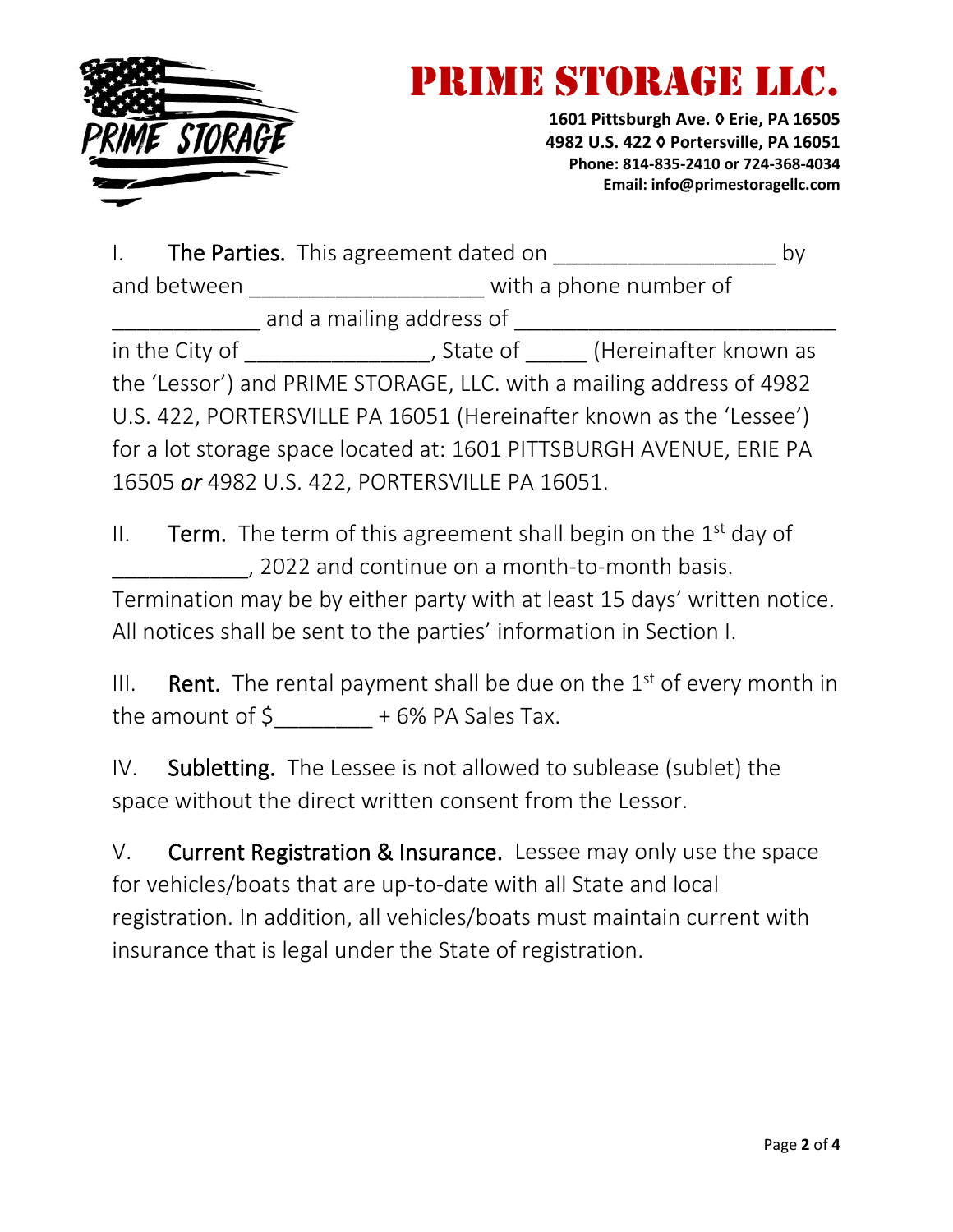

# **IME STORAGE**

**1601 Pittsburgh Ave. ◊ Erie, PA 16505 4982 U.S. 422 ◊ Portersville, PA 16051 Phone: 814-835-2410 or 724-368-4034 Email: info@primestoragellc.com**

VI. Maintenance. Lessee is required to keep the vehicle/boat in good repair and free of hazardous leaks of oils or liquids. Lessee should prepare the vehicle/boat for storage BEFORE bringing them to the storage lot. This includes cleaning, draining the lines, removing batteries, winterizing, etc. Blocks need to be placed under the tongue to prevent wheels from rolling. Adequate absorbent material must be placed under motors that may leak. It is the Lessee's responsibility to make sure their unit is locked and secure with wheels/tongues blocked.

VII. Use of Space & Damage. The use of the space may only be for the parking of a vehicle/boat that is owned/leased by the Lessee. No storage of personal property may be allowed in the space. If additional space is needed please contact the office to discuss on-site container rental. Lessor is not liable for any damage done to the vehicle/boat or personal property taken from it. All liability to the vehicle/boat and personal property will be responsibility of the Lessee.

VIII. Governing Law. This agreement shall be governed under the laws in the State of Pennsylvania.

\_\_\_\_\_\_\_\_\_\_\_\_\_\_\_\_\_\_\_\_\_\_\_\_\_\_\_\_\_\_\_\_\_ \_\_\_\_\_\_\_\_\_\_\_\_\_\_\_\_\_\_\_\_\_\_\_\_\_\_\_\_\_\_\_\_

\_\_\_\_\_\_\_\_\_\_\_\_\_\_\_\_\_\_\_\_\_\_\_\_\_\_\_\_\_\_\_\_\_ \_\_\_\_\_\_\_\_\_\_\_\_\_\_\_\_\_\_\_\_\_\_\_\_\_\_\_\_\_\_\_\_

This agreement was signed on \_\_\_\_\_\_\_\_\_\_\_\_\_\_\_\_\_\_\_\_\_\_\_\_\_\_\_

Lessor's Signature Lessee's Signature

Lessor's Printed Name Lessee's Printed Name